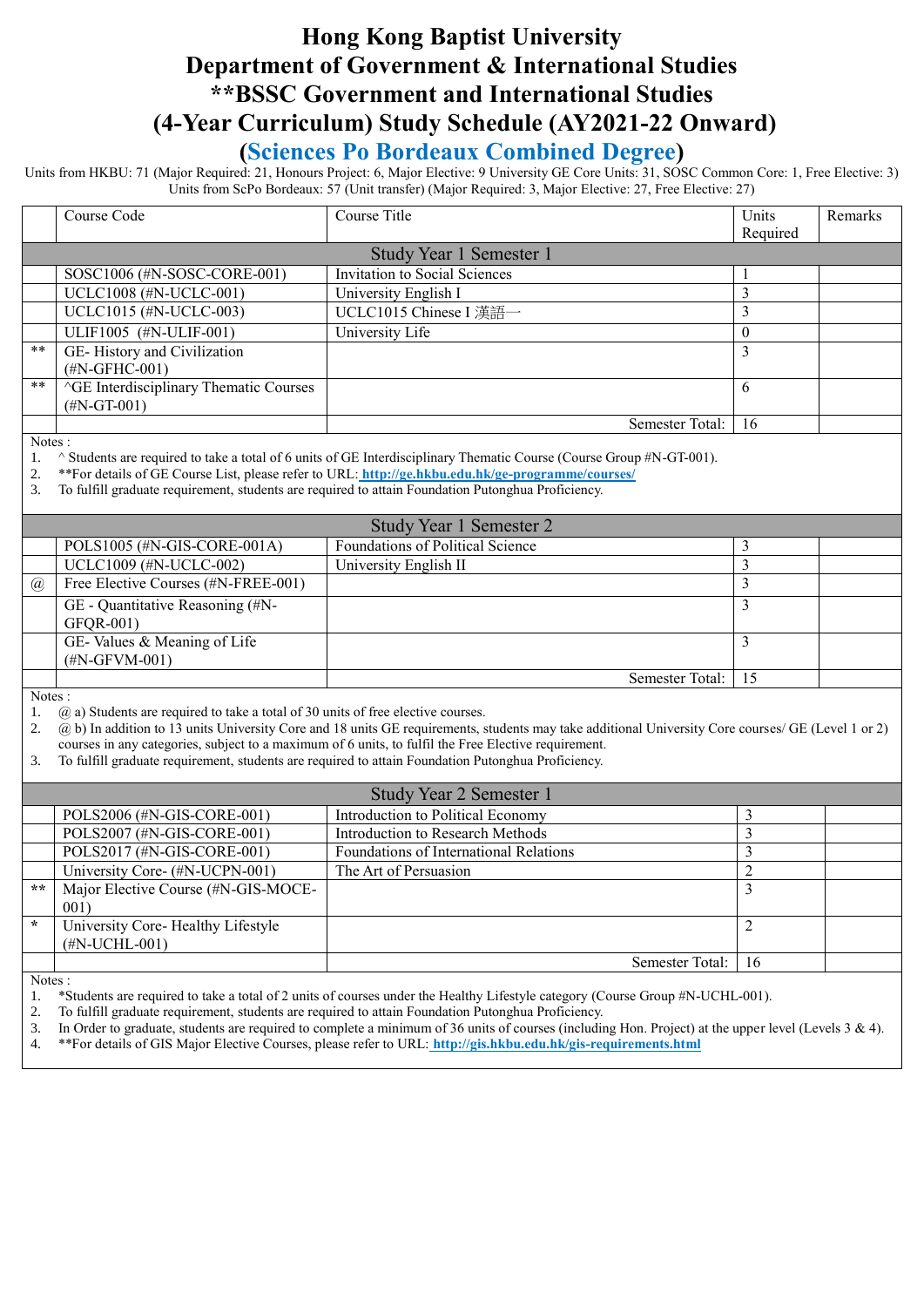# **Hong Kong Baptist University Department of Government & International Studies \*\*BSSC Government and International Studies (4-Year Curriculum) Study Schedule (AY2021-22 Onward)**

### **(Sciences Po Bordeaux Combined Degree)**

Units from HKBU: 71 (Major Required: 21, Honours Project: 6, Major Elective: 9 University GE Core Units: 31, SOSC Common Core: 1, Free Elective: 3) Units from ScPo Bordeaux: 57 (Unit transfer) (Major Required: 3, Major Elective: 27, Free Elective: 27)

|               | Course Code                             | Course Title                                             | Units    | Remarks |
|---------------|-----------------------------------------|----------------------------------------------------------|----------|---------|
|               |                                         |                                                          | Required |         |
|               |                                         | Study Year 2 Semester 2                                  |          |         |
|               | POLS2015 (#N-GIS-CORE-002)              | Government and Politics of Hong Kong                     |          |         |
|               | POLS2025 (#N-GIS-CORE-002)              | Foundations of Political Philosophy (NEW Course)         |          |         |
|               | POLS3006 (#N-GIS-CORE-003)              | Statistical and Survey and Methods for Political Science |          |         |
|               | (GE Capstone) $\#(\#N\text{-GCAP-001})$ |                                                          |          | #       |
| <sup>\$</sup> | Major Elective Courses (#N-GIS-         |                                                          | 6        | **      |
|               | $MOCE-001)$                             |                                                          |          |         |
|               |                                         | Semester Total:                                          | 18       |         |
| $\mathbf{X}$  |                                         |                                                          |          |         |

Notes :

1. \$ a) Students are required to take either SOSC3005 or SOSC3006 to fulfill the requirements of Experiential Learning in Action.

2. \$ b) Under double-counting arrangement of GE capstone, specific GE Capstone courses can be counted towards "Experiential Learning in Action" requirement. Students can take any major elective course to make up the outstanding 3 units.

3. \$ c) For details of double-counting arrangement of GE Capstone, please refer to URL: **[http://ge.hkbu.edu.hk/double-counting-ge-capstone](http://ge.hkbu.edu.hk/double-counting-ge-capstone-guidelines-for-students/)[guidelines-for-students/](http://ge.hkbu.edu.hk/double-counting-ge-capstone-guidelines-for-students/)**

- 4. # Students are recommend to take the course "GCAP3195 Hong Kong and the World" to fulfil the SOSC Experiential Learning in Action and HKBU G.E. Capstone requirement.
- 5. To fulfill graduate requirement, students are required to attain Foundation Putonghua Proficiency.
- 6. In Order to graduate, students are required to complete a minimum of 36 units of courses (including Hon. Project) at the upper level (Levels  $3 \& 4$ ).
- 7. \*\*For details of GIS Major Elective Courses, please refer to URL: **<http://gis.hkbu.edu.hk/gis-requirements.html>**

| Study Year 3 Semester 1                               |                                                                                           |    |  |  |
|-------------------------------------------------------|-------------------------------------------------------------------------------------------|----|--|--|
| Free Elective Courses (#N-FREE-001)                   |                                                                                           | 9  |  |  |
|                                                       | <b>Courses offered by Science Po Bordeaux</b><br>(ECTS will be transferred to HKBU Units) |    |  |  |
| Major Elective Courses<br>$(\text{\#N-GIS-MOCE-001})$ | European Institutions (2 ECTS)                                                            |    |  |  |
|                                                       | Political Sociology (2 ECTS)                                                              |    |  |  |
|                                                       | Sport (2 ECTS)                                                                            |    |  |  |
|                                                       | Individual Work (4ECTS)                                                                   |    |  |  |
| \$<br>Major Elective Courses                          | Outward looking course or validation of student engagement<br>(IECTS)                     |    |  |  |
|                                                       | Professional Pathways (1 ECTS)                                                            |    |  |  |
|                                                       | Semester Total:                                                                           | 15 |  |  |

Notes :

1. \$ a) Students are required to take either SOSC3005 or SOSC3006 to fulfill the requirements of Experiential Learning in Action.

2. \$ b) Under double-counting arrangement of GE capstone, specific GE Capstone courses can be counted towards "Experiential Learning in Action"

requirement. Students can take any major elective course to make up the outstanding 3 units. 3. \$ c) For details of double-counting arrangement of GE Capstone, please refer to URL: **[http://ge.hkbu.edu.hk/double-counting-ge-capstone](http://ge.hkbu.edu.hk/double-counting-ge-capstone-guidelines-for-students/)[guidelines-for-students/](http://ge.hkbu.edu.hk/double-counting-ge-capstone-guidelines-for-students/)**

4. To fulfill graduate requirement, students are required to attain Foundation Putonghua Proficiency.

5. In Order to graduate, students are required to complete a minimum of 36 units of courses (including Hon. Project) at the upper level (Levels 3 & 4)..

| Study Year 3 Semester 2 |                                 |                                                    |    |  |
|-------------------------|---------------------------------|----------------------------------------------------|----|--|
|                         |                                 | Courses offered by Science Po Bordeaux             |    |  |
|                         |                                 | (ECTS will be transferred to HKBU Units)           |    |  |
|                         | Major Elective Courses (#N-GIS- | General Knowledge (5 ECTS)                         |    |  |
|                         |                                 | Law and Public Institutions                        |    |  |
|                         | $MOCE-001)$                     | Economics                                          | 15 |  |
|                         |                                 | Social Science Methods                             |    |  |
|                         |                                 | Foreign Language A (LVA)- English                  |    |  |
|                         |                                 | $\triangle$ LVB Language 1 option to choose from 7 |    |  |
|                         |                                 | Semester Total:                                    |    |  |

Notes :

- 1. To fulfill graduate requirement, students are required to attain Foundation Putonghua Proficiency.
- 2. In Order to graduate, students are required to complete a minimum of 36 units of courses (including Hon. Project) at the upper level (Levels  $3 \& 4$ ). 3. \*The credits of Year Courses will be transferred to HKBU in Semester 2.
- ^Foreign Language B (LVB), please refer to: **[https://www.sciencespobordeaux.fr/en/program/diploma-from-the-political-science](https://www.sciencespobordeaux.fr/en/program/diploma-from-the-political-science-institute/first-cycle-years-1-2-3-cycle1/third-year-I9JWFBYS/lvb-JXET31F6.html4)[institute/first-cycle-years-1-2-3-cycle1/third-year-I9JWFBYS/lvb-JXET31F6.html4](https://www.sciencespobordeaux.fr/en/program/diploma-from-the-political-science-institute/first-cycle-years-1-2-3-cycle1/third-year-I9JWFBYS/lvb-JXET31F6.html4)**